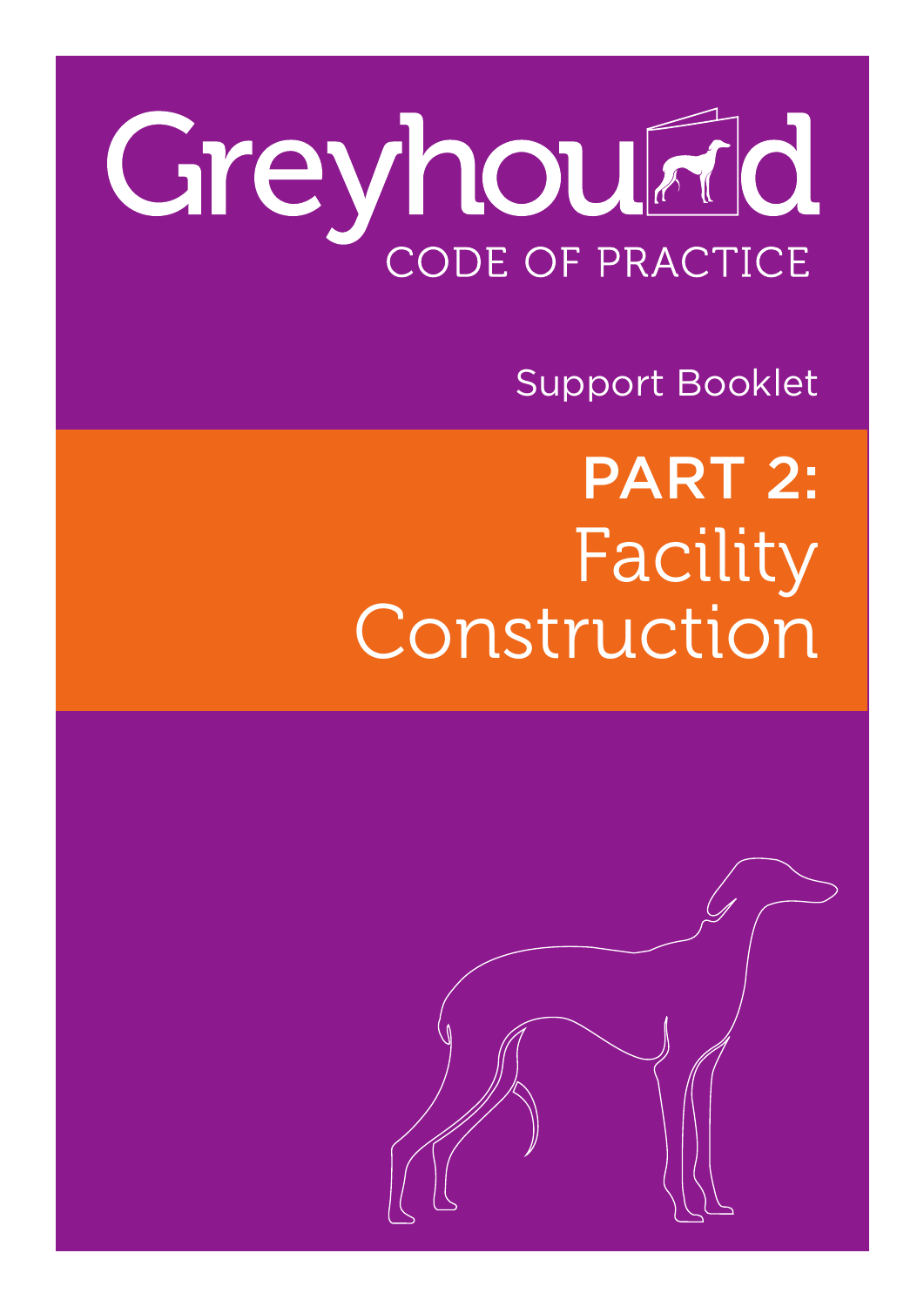# Facility<br>Construction Construction

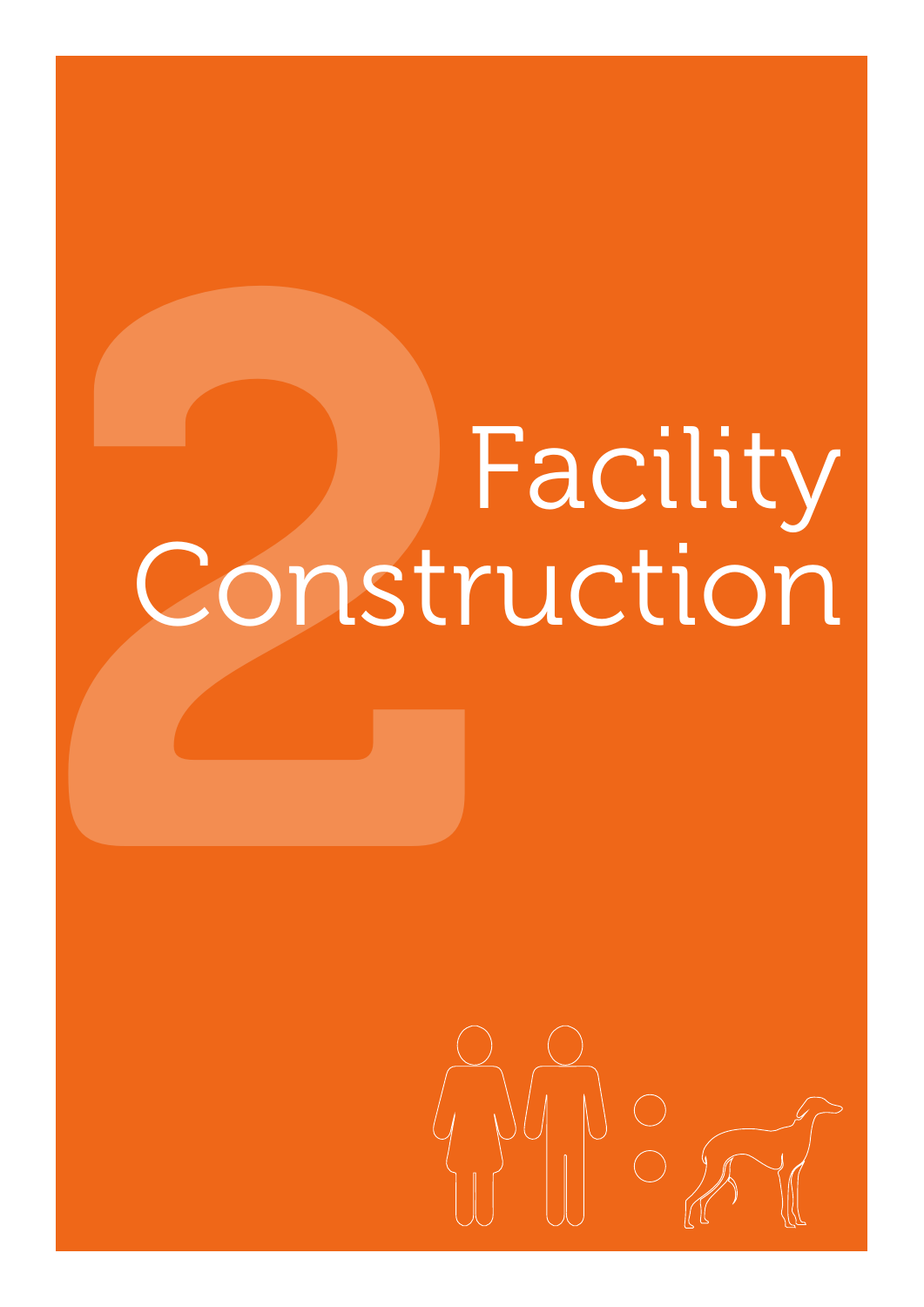# Facility Construction

# Need To Know

- Unless GRV identified any welfare or safety issues, existing establishments don't need to meet the facility requirements of the Code as set out in Section 6.7 - a "grandfather clause" applies.
- • However, all new, upgrades, replacements and additions to facilities (as opposed to minor repairs such as repairing existing mesh, doors or walls) that occur after 1 January 2020, must be compliant with the Code.
- • A minimum of two physical barriers between greyhounds and escape are required.

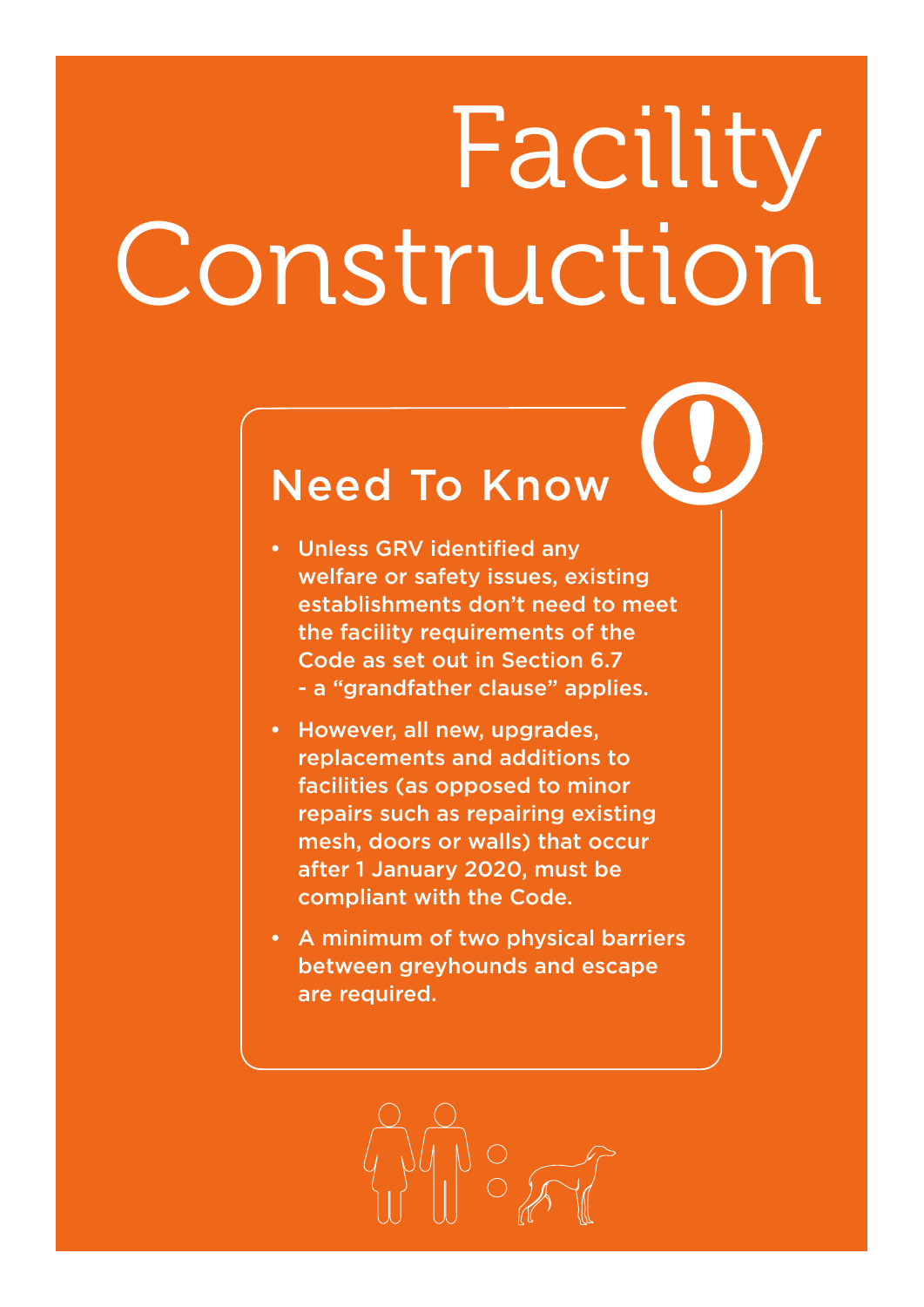### Existing Establishments and Compliance with the Code

#### What is it?

 $\mathbb{Z}^{\infty}$ 

The Code of Practice for the Keeping of Racing Greyhounds states:

 *Existing establishments may delay compliance with section 6.7 of this Code (Facilities), as far as the provisions relate to facility construction, where all facilities must be compliant upon their replacement, or by a date specified by GRV where any welfare or safety issues are identified at that establishment referable to non-compliant facilities.*

This means that existing establishments are not required to meet the facility requirements of the Code, as set out in Section 6.7, by 1 January 2020.

From 1 January 2020, if GRV identifies any welfare or safety issues at your establishments facilities, you may be given a direction to rectify your facilities in line with the Code.

All new or upgrades to facilities that occur after 1 January 2020, will need to be compliant with the Code. Minor repairs such as repairing existing mesh, doors or walls of existing establishments should not constitute an upgrade which would trigger compliance requirements.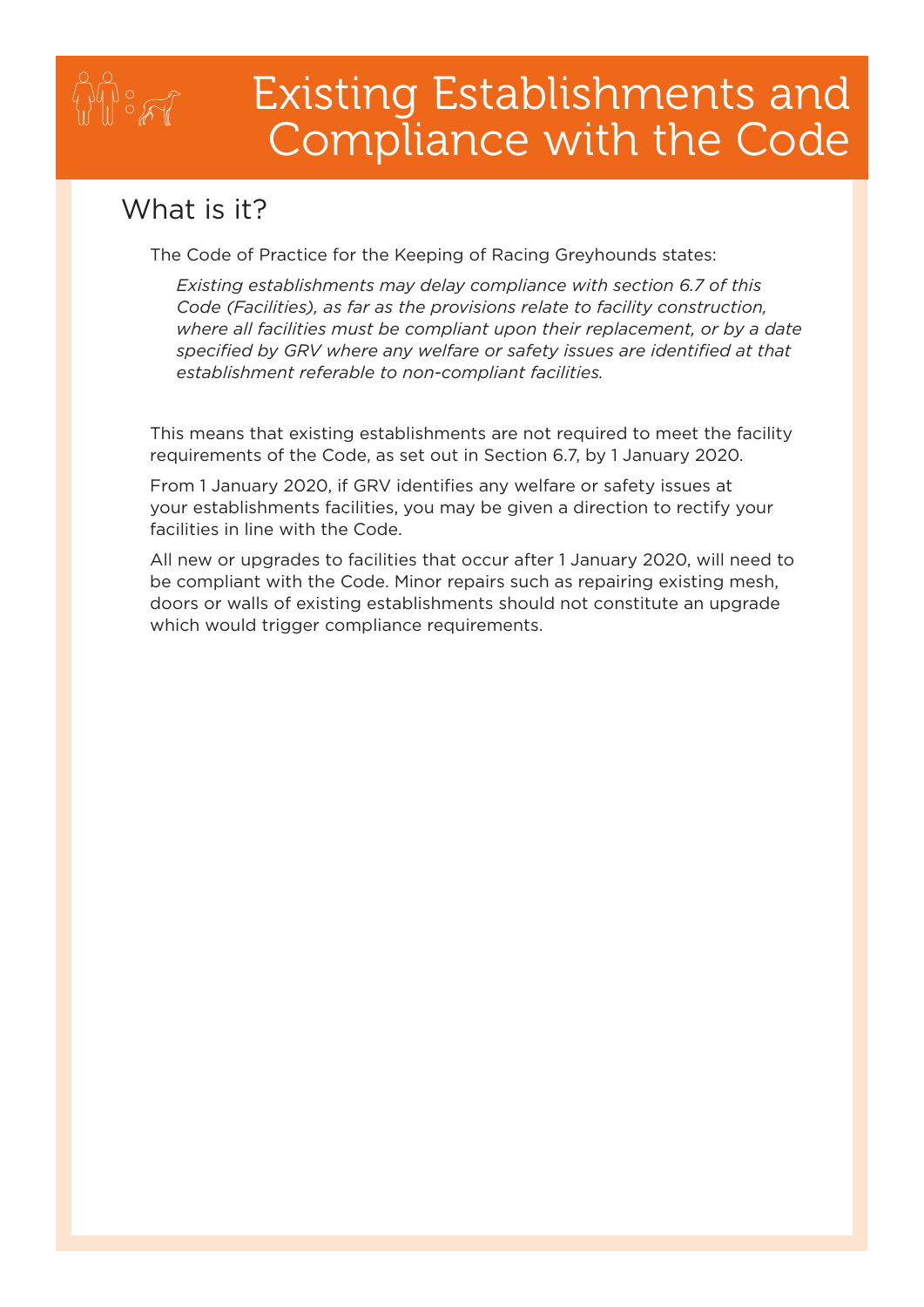# Code Compliance and interaction with State Planning and Building Requirements

#### What is it?

The Code of Practice for the Keeping of Racing Greyhounds stipulates minimum welfare conditions required for facilities that house greyhounds. In most cases, the Code doesn't stipulate construction standards.

This means that when you are determining how to renovate, extend or build new facilities, you will need to consider how you will meet the Code requirements (for example, kennel and yard sizes) and any relevant State based planning and building requirements administered by your Local Council.

You should also check with your Local Council to make sure you have access to the right reference materials to help you determine what these Local Council requirements are. A key reference document on planning can be found within the Statewide *Planning requirements for racing dog keeping and training.* 

Link: [https://www.planning.vic.gov.au/\\_\\_data/assets/pdf\\_file/0030/107967/](https://www.planning.vic.gov.au/__data/assets/pdf_file/0030/107967/Planning-requirements-for-racing-dog-keeping-and-training.pdf) [Planning-requirements-for-racing-dog-keeping-and-training.pdf](https://www.planning.vic.gov.au/__data/assets/pdf_file/0030/107967/Planning-requirements-for-racing-dog-keeping-and-training.pdf) 

#### What is required?

When considering the construction or renovation of facilities at your establishment:

- read the Victorian Government *Planning requirements for racing dog keeping and training* (see above) to understand how planning permit requirements may affect the proposed use of your property
- contact your Local Council for clarification on what permit(s), if any, you may need.

#### Questions to ask your Local Council:

When you contact your Local Council for clarification about planning and building permits that may be needed before construction begins, it's helpful to give them the following information:

- The address and planning zone of your property. You can go to the following link to check your planning zone; <https://mapshare.maps.vic.gov.au/vicplan/>
- The number of dogs and other animals you have
- • The activities that you intend undertake
- The existing infrastructure that you have at your property, such as kennels, bull rings, training runs
- Details of your proposed new facilities

Ensure that you write down the time / date of the call and who (name and position) you spoke to, the questions you asked and their answers. It's also useful to follow up your phone call in writing.

GRV will be developing additional material that can help you plan for a meeting with your Local Council. This will be available on the Greyhound Care and Standards website.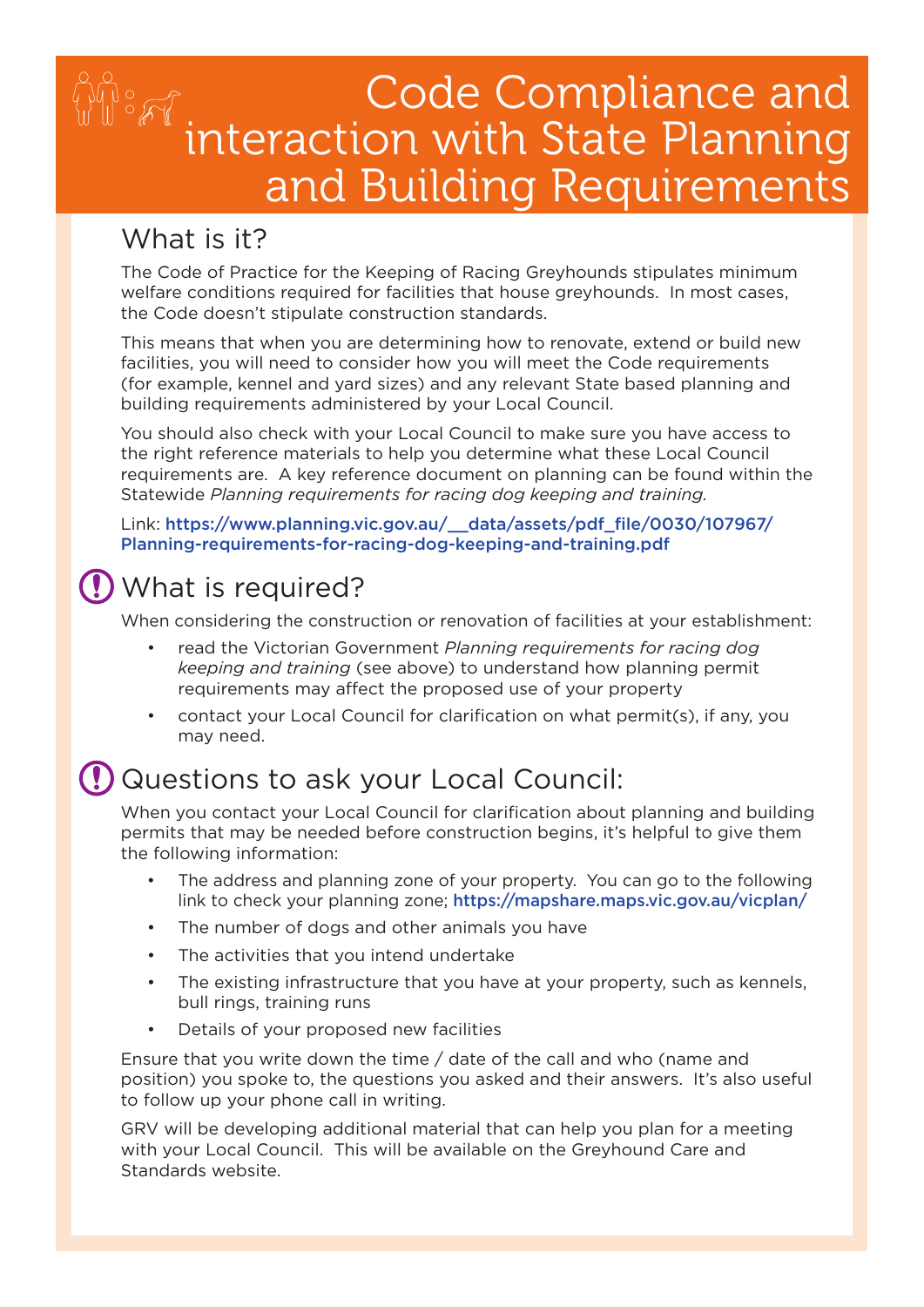

# Barriers to escape

#### What is it?

The Code requires a minimum of two physical barriers between greyhounds and escape, with the door to a greyhound's pen considered the first physical barrier.

Greyhound pens (meaning any structure designed to house greyhounds or puppies) must be:

- kept in good repair with no holes or inward facing sharp edges, nails or broken wire etc
- constructed in such a way as to prevent greyhounds in neighbouring pens making unsafe contact through, or over the top of the pen wall/fence
- • constructed in a manner that prevents greyhounds from being injured, escaping or jumping out.

Barriers to escape must be at least 1.2 metres high.

A Victorian Government Barriers to escape toolkit with more information about this topic can be found on the Animal Welfare Victoria webpage.

#### What is required?

Read Section 4.5 Security and 6.7.5 Barriers to escape of the Code to understand your obligations.

#### Records to be kept:

There is no requirement to complete a Protocol

#### A Protocol is not required.

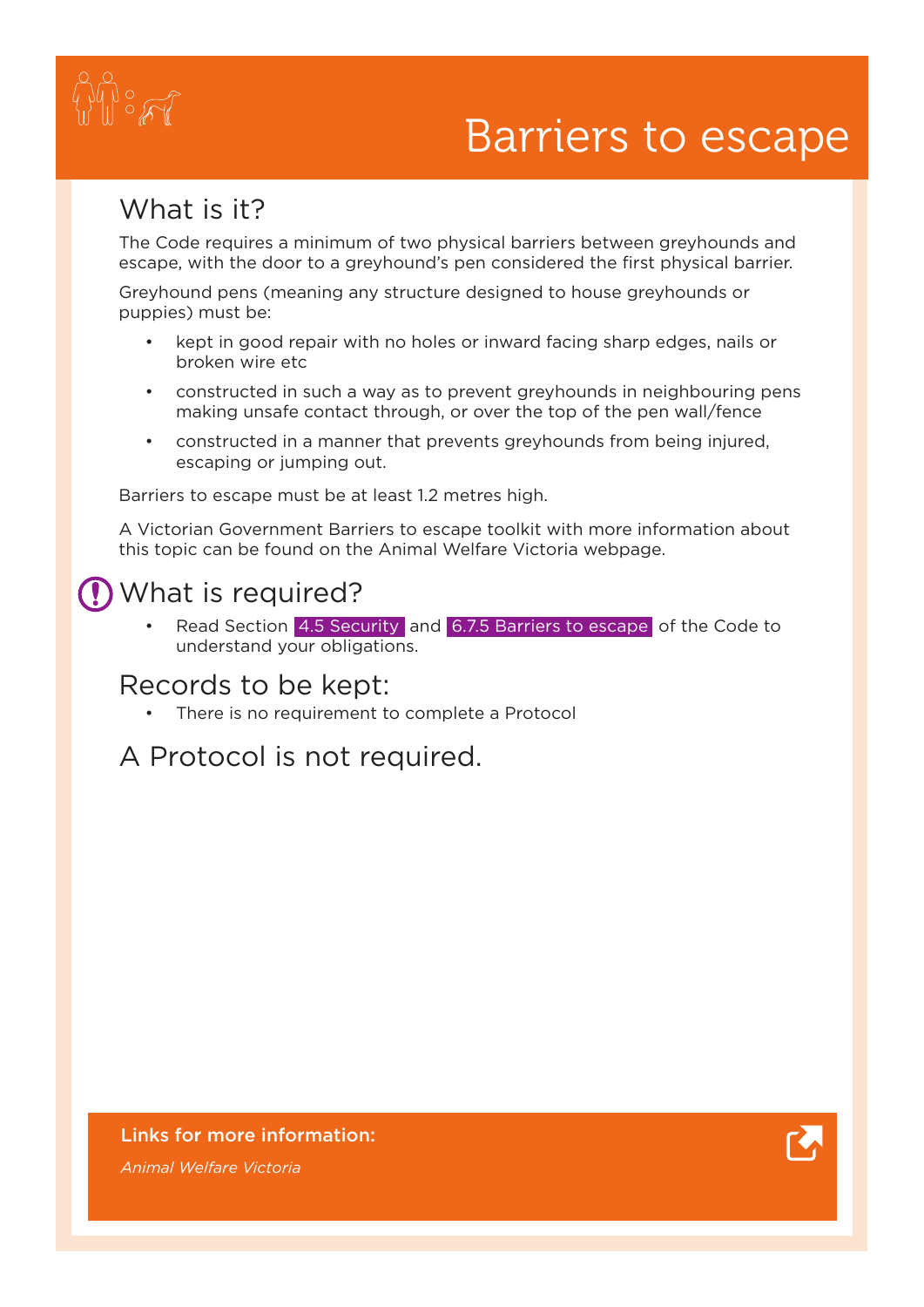

# Management of isolation housing

#### What is it?

Isolation housing is an area of separate housing that is used to house greyhounds diagnosed with, or suspected of having, an infectious disease. For example, it could be used for a greyhound diagnosed with kennel cough.

Your EHMP Protocol will need to identify whether you have an isolation facility at your establishment, or whether you will have an agreement with your vet that includes the use of their isolation facilities.

#### Practical Tip: Vet agreements and use of an isolation housing facility

When next speaking with your vet, ask them if they have isolation housing facilities.

If they don't, ask around to find a vet that does have one and make sure you have an arrangement in place in case you need to use it.

If you have isolation housing at your establishment, and it is not being used for greyhounds with infectious diseases, it could also be used to carry out isolation training of greyhounds.

#### What is required?

- Read Section 6.7.3 Isolation Housing of the Code to understand your obligations.
- Complete an Isolation Housing Protocol

#### Records to be kept:

• Isolation Housing Protocol as part of your EHMP.

#### The EHMP Protocol

The Code does not provide a minimum protocol for the management of Isolation Housing. This means that you will need to write one yourself.

An example Isolation Housing Protocol can be found on the GRV Greyhound Care and Standards Code of Practice webpage.

#### **Protocol for Isolation Housing**

#### Links for more information:

*[Agriculture Victoria: Managing Biosecurity in Victoria](http://agriculture.vic.gov.au/agriculture/biosecurity) [Animal Welfare Victoria](http://www.animalwelfare.vic.gov.au)*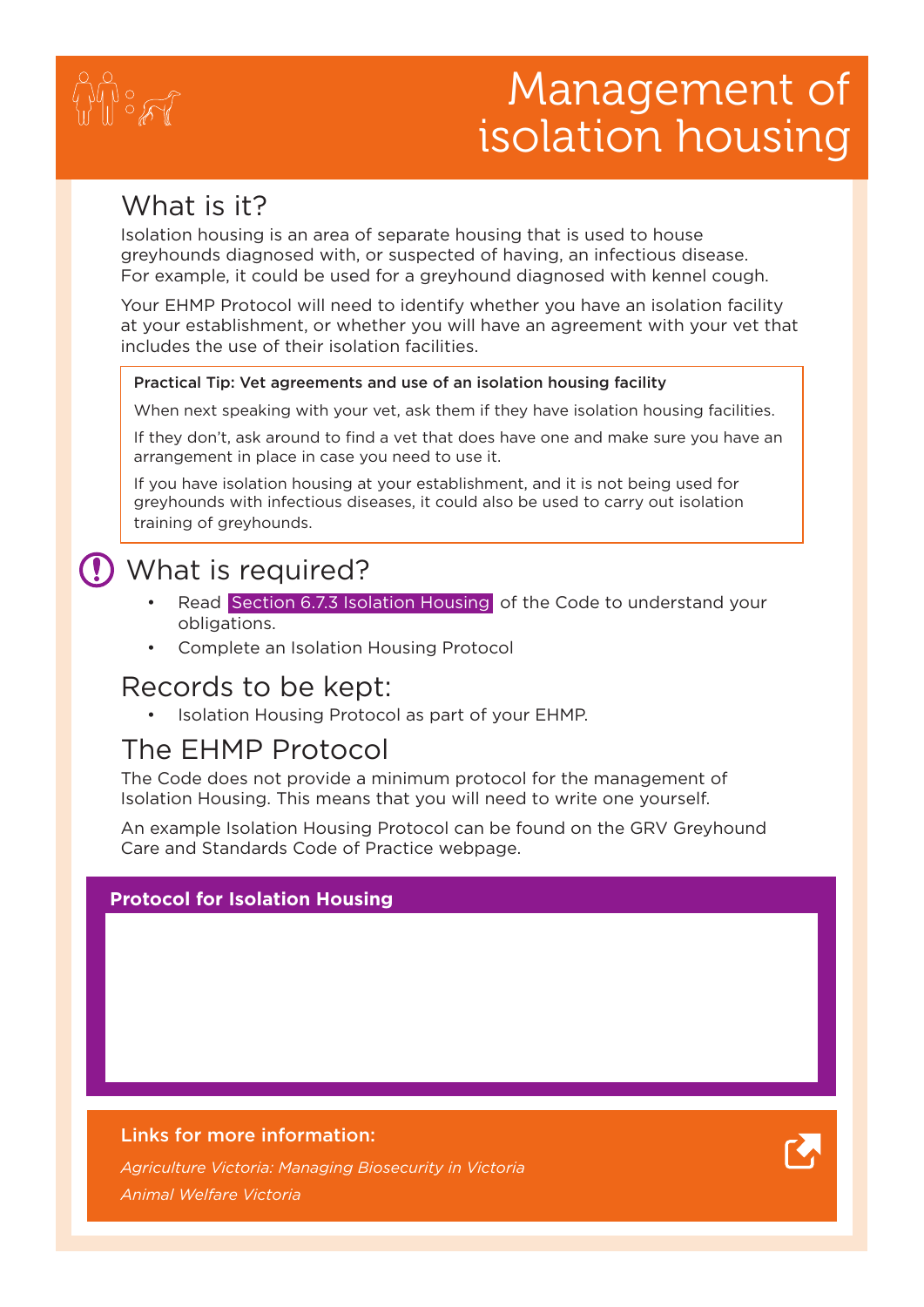

# Minimum housing size requirements

#### What is it?

The Code specifies requirements for the minimum size of housing for greyhounds being kept at an establishment. Please note that, for existing establishments, the "grandfather rule" will apply to the construction requirements of these facilities that existed prior to 1 January 2020.

The Code's dimensions are minimum requirements, not maximum. If you would like to exceed these requirements, there is no barrier to doing so.

Key areas to consider are:

- greyhounds of differing ages, size and activity are kept in correct and appropriate minimum housing sizes
- yards and pens are constructed in a correct manner
- greyhounds in neighbouring pens should not be able to make unsafe contact
- beds are raised, sheltered from the elements and large enough to allow each greyhound to lay fully stretched out
- flooring of kennel and sleeping areas must be impervious to liquids to assist in cleaning and disinfecting as well as ensuring adequate drainage

#### Practical Tip: Impervious

The race day kennels at Geelong and Warrnambool use Altro Classic 25 flooring as it is impervious, easy to install, maintain and clean. Other kennels use marine grade plywood.

If you use sealant-based materials (such as paint, or abrasive paint), when installing, ensure it sets properly to prevent it from flaking. You should also monitor it regularly to ensure it remains intact and ensure that's is not too abrasive or slippery when wet.

#### What is required?

Read Section 6.7.2 Minimum Housing, including Table 2. Minimum pen sizes for indoor and outdoor housing of the Code to understand your obligations

#### Records to be kept:

There are no record keeping requirements.

A Protocol is not required.

#### Links for more information:



*[Greyhound Care and Standards: Minimum Housing Infographic](https://greyhoundcare.grv.org.au/code-of-practice/)*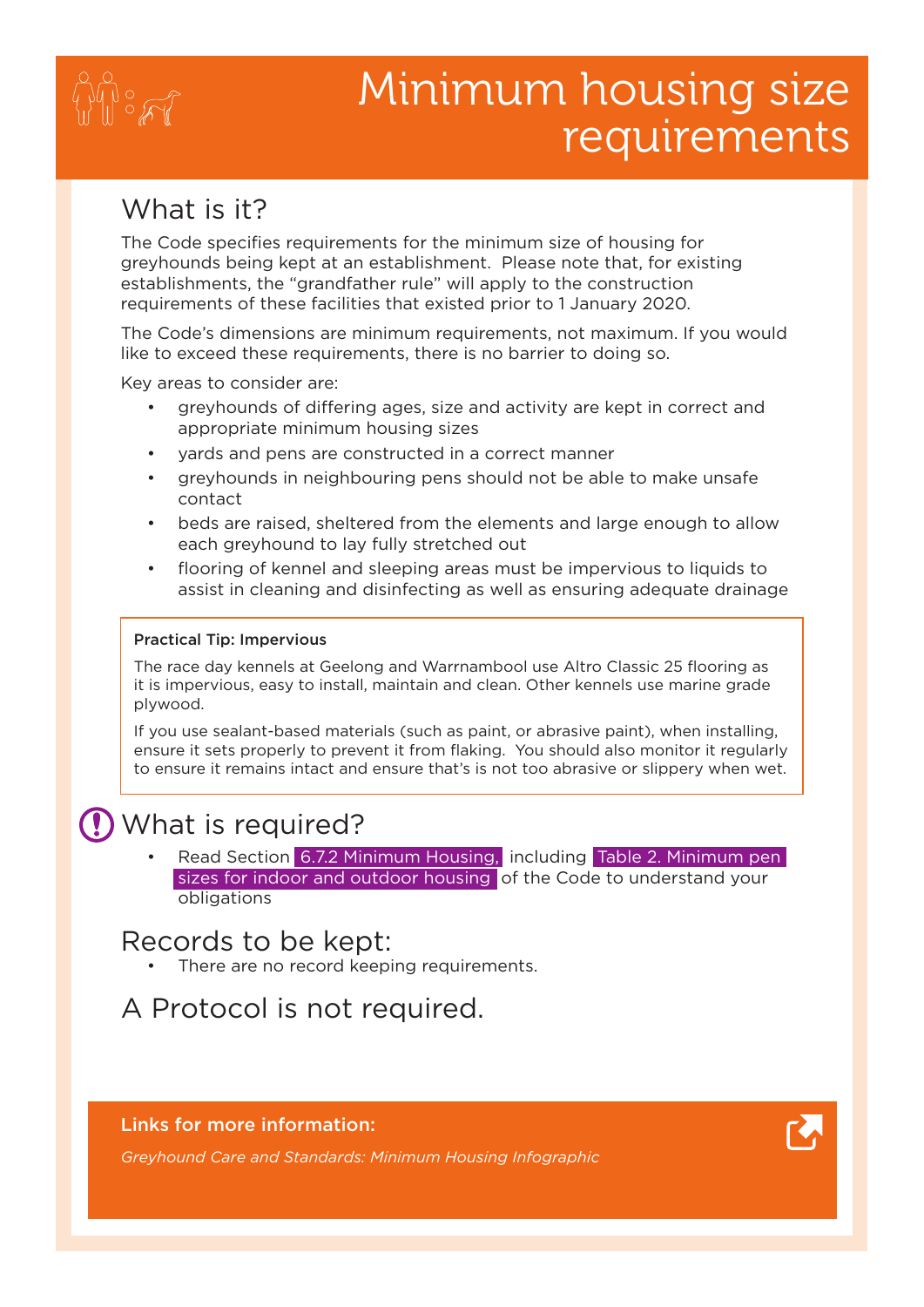

## Outdoor facilities: weatherproof areas

#### What is it?

To ensure that outdoor housing pens and day yards are compliant with the Code, they must be suitably constructed to provide minimum sized weatherproof sleeping areas.

Day yards may be used as exercise yards for extended unsupervised exercise but should contain a weatherproof area.

A construction toolkit with more information about this topic can be found on the Animal Welfare Victoria webpage.

The outdoor weatherproof area required per greyhound will change depending on the age and number of greyhounds kept together. Note also that the Code's grandfather rule may apply to construction requirements for establishments which existed prior to 1 January 2020.

| Age of greyhound          | Number of<br>greyhounds in kennel | Minimum sqm of<br>weatherproof area |
|---------------------------|-----------------------------------|-------------------------------------|
| Over 16 weeks             |                                   | 3sqm                                |
| Over 16 weeks - 12 months | Extra 1                           | $+1$ sqm                            |
| Over 12 months of age     | Extra 1                           | $+1.5$ sqm                          |

#### What is required?

Read Section 6.7.6 Construction of housing pens and yards -Weatherproof area of the Code to understand your obligations.

#### Records to be kept:

There are no record keeping requirements.

#### A Protocol is not required.

#### Links for more information:

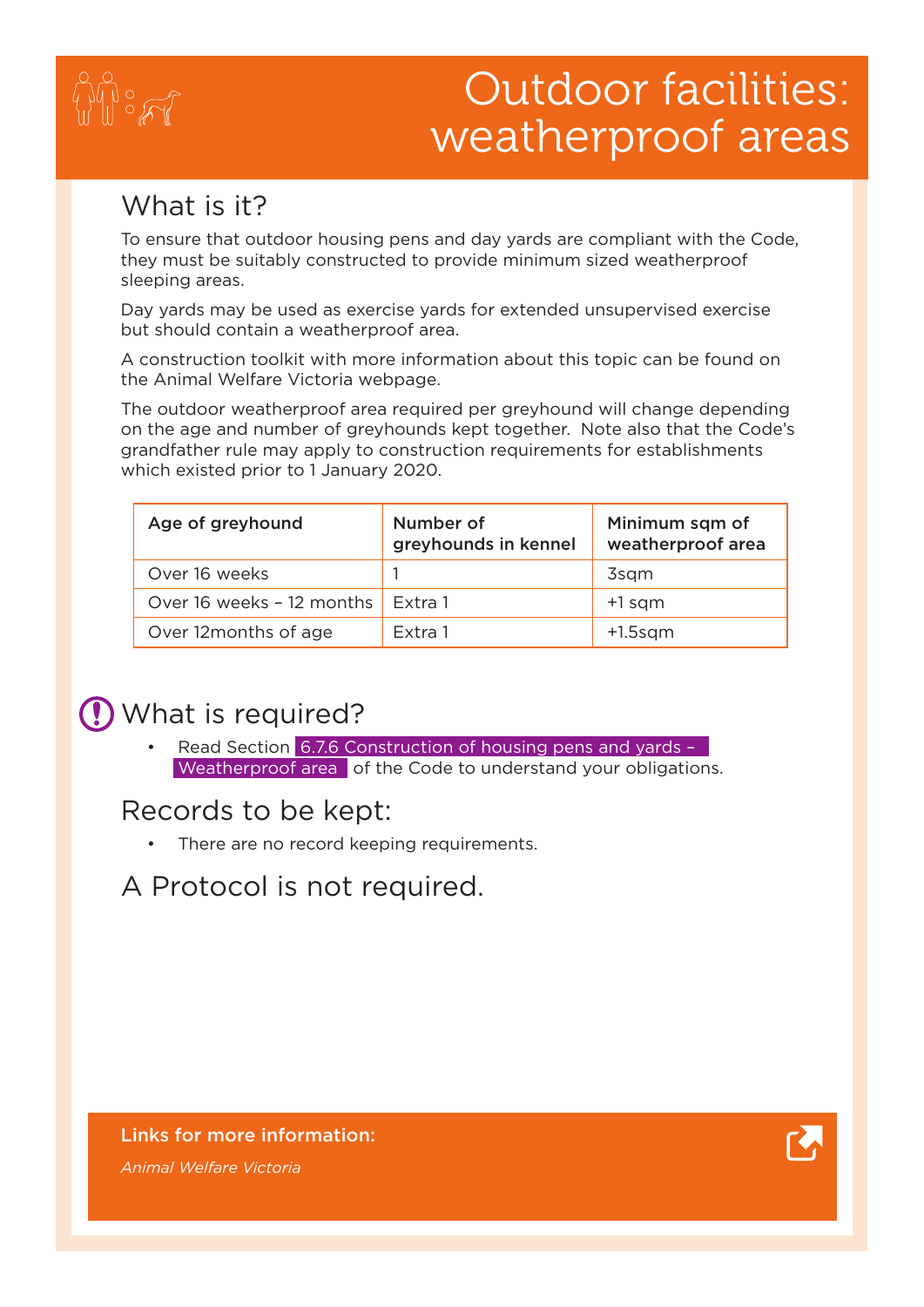#### Risk Assessments and Management plans for housing and exercise areas Construction of indoor kennel facilities

#### What is it?

Section 6.7.7, construction of indoor kennel facilities, applies to any indoor facility.

There are specific requirements for the use of enclosed facilities such as converted shipping containers, that can be sealed up (i.e. totally enclosed) and where there is limited ventilation.

For totally enclosed kennels, keys areas to consider:

- air circulation must be controlled (minimum of eight changes per hour) with the objective to remove foul odours
- temperature must be maintained between 16 24 degrees Celsius
- a backup alarm system is installed in the event of power failure or breakdown

#### Practical Tip: Fully enclosed kennels (i.e. converted shipping containers) and air circulation

Powered whirlybirds, roof vents or similar can ensure appropriate air circulation.

Air flow monitors, attached to an alert system, can assist you regulate airflow in case you are offsite, as can CCTV.

More generally, the Code requires that indoor kennel facilities have (noting that the Code's grandfather rule may apply to construction requirements for establishments which existed prior to 1 January 2020):

- roof height of indoor kennels (outside a sleeping area) must allow greyhounds to stand on their hind legs with their front paws raised above their heads (a common stance for an excited greyhound)
- sleeping areas must have solid partitions at least 1 metre high on three sides
- beds be raised off the floor and large enough to allow the greyhound to lay down comfortably
- all internal surfaces of indoor kennel walls must be constructed of impervious, solid, washable materials, so they can be easily cleaned and disinfected
- for outdoor housing, sleeping areas must be protected from wind, rain, sun and extremes of weather
- for outdoor housing, beds must not be constructed predominantly of concrete or metal and must contain warm, soft, dry bedding.

#### What is required?

Read Section 6.7.7 Construction of indoor kennel facilities of the Code to understand your obligations.

#### Records to be kept:

There are no record keeping requirements.

#### A Protocol is not required.

#### Links for more information:

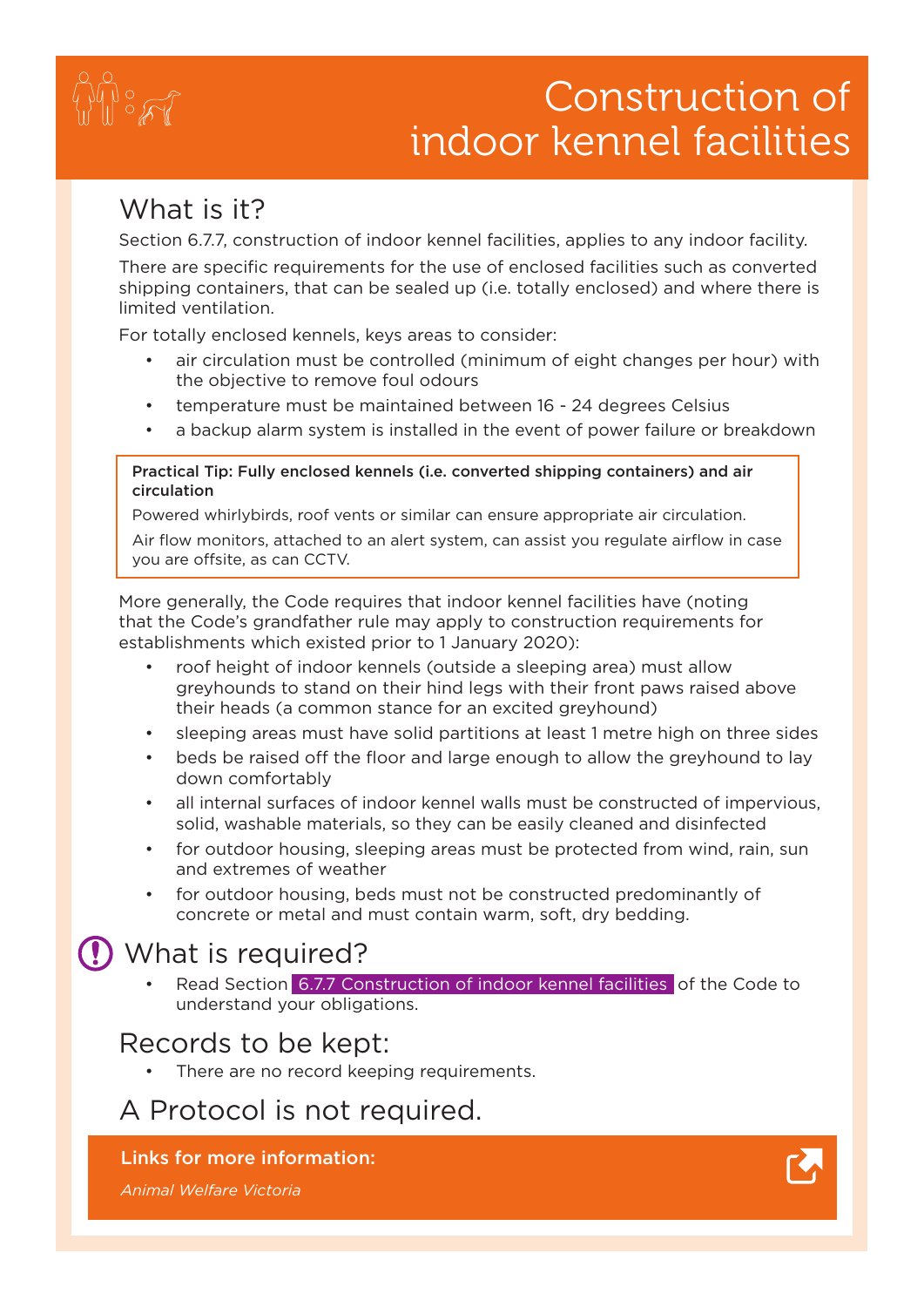## Toileting yards, exercise yards and day yards

#### What is it?

Whilst noting that the Code's grandfather rule may apply to construction requirements for establishments which existed prior to 1 January 2020, the Code has specific requirements for:

- **Toileting Yards** 
	- o A minimum of 5sqm is required per greyhound. No more than four greyhounds may be toileted together.
- Exercise yards
	- o Must be at least 20sqm (with a width of 4m) for the first greyhound and 10sqm for each additional greyhound.
	- o Exercise in these yards must be fully supervised
- Day yards
	- o Must have at least 3 sqm that offers protection from the natural elements
	- o Min 10sqm per greyhound, to a max of 8 greyhounds and
	- o contain a raised bed

A Victorian Government Construction toolkit can be found on the Animal Welfare Victoria webpage.

#### What is required?

Read Section 6.7.8 Toileting yards, 6.7.9 Exercise yards and 6.7.10 Day yards of the Code to understand your obligations.

#### Records to be kept:

There are no record keeping requirements.

A Protocol is not required.

#### Links for more information:

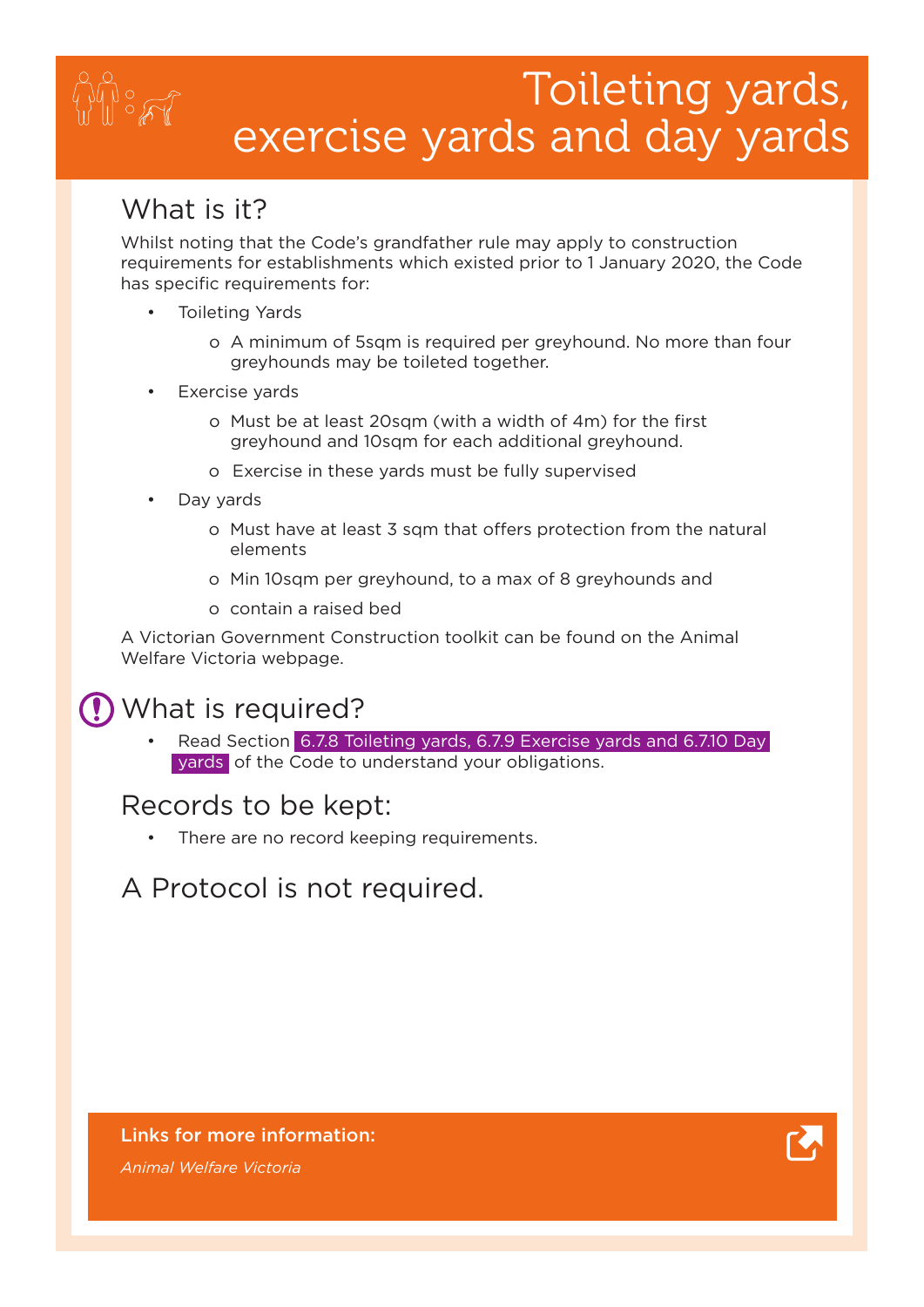# $\sum_{i=1}^N\frac{1}{i}$

# Mating, whelping and lactating areas

#### What is it?

The Code has specific requirements for the areas where natural mating, whelping of litters, and feeding of puppies by their mother are conducted.

Key areas to consider are:

- Mating areas must be physically isolated from all other greyhounds at the establishment
- Whelping / lactating areas must:
	- o be temperature controlled
	- o contain bedding that is soft, absorbent and easily cleaned, disinfected or disposed of
	- o have raised sleeping areas
	- o use whelping boxes with solid sides which is designed to keep puppies warm, free from draughts and contain them so they don't escape
	- o include an area for the female greyhound to rest where her puppies cannot reach her
- In a cold environment, a heat source should be provided for the puppies, such as a 25 watt lamp, in the first few weeks of life.

#### What is required?

Read Section 6.7.12 Whelping / lactating areas of the Code to understand your obligations.

#### Records to be kept:

There are no record keeping requirements.

A Protocol is not required.